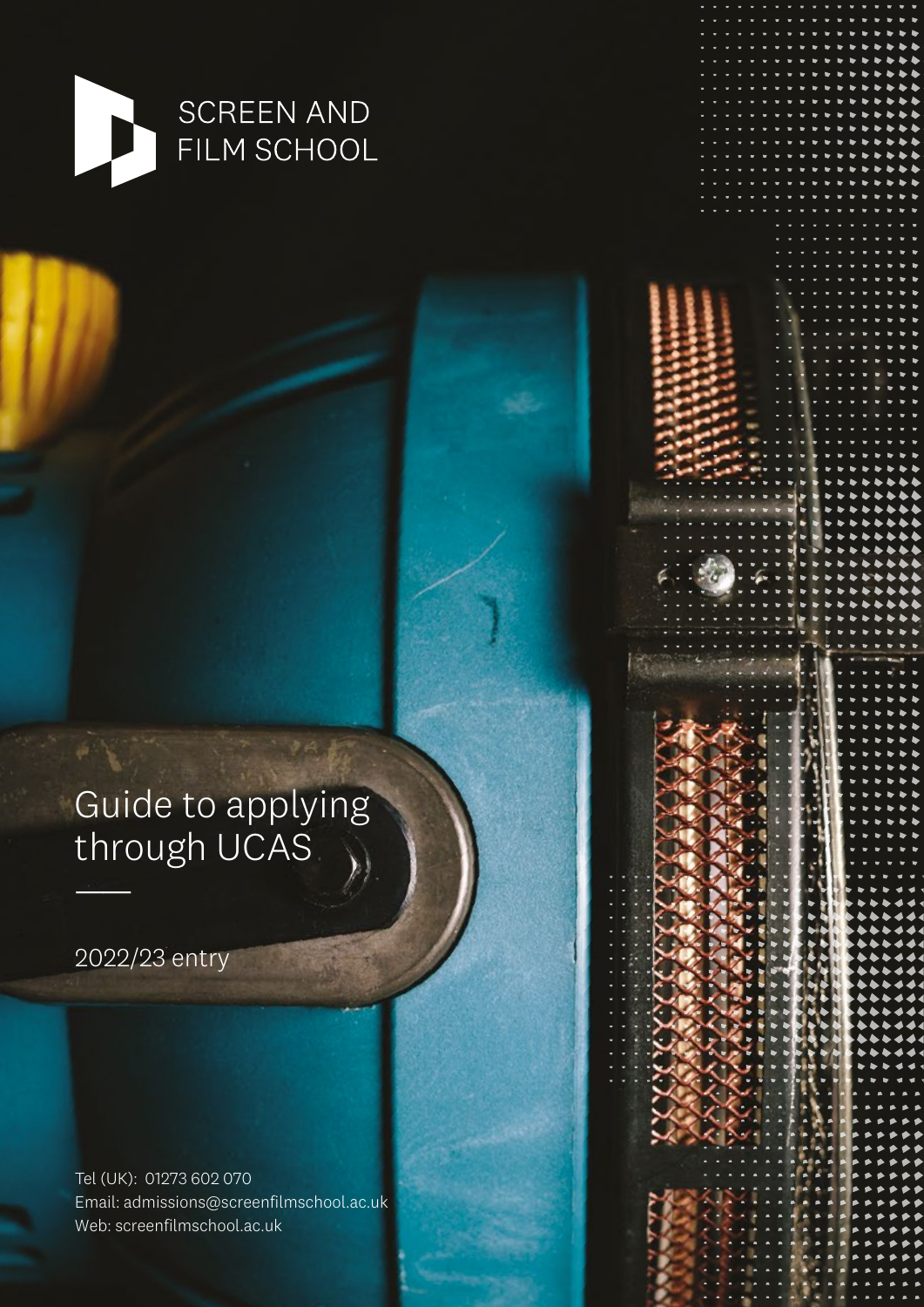## Welcome

——

——

——

This is your guide to making an application through UCAS for the Screen and Film School undergraduate courses.

To make an application through UCAS please to go to **[www.ucas.com](http://www.ucas.com)**. Applicants will need to register via the 'Applicant Hub' to start and access an application **www***.***ucas***.***com***/***what***-***are***-***my***-***options***/***create***-***your***-***ucas****hub***-***today**

There are helpful guides on the UCAS website, which we encourage you to use if you are experiencing any difficulties. All Screen and Film School courses are awarded by BIMM Institute and can be found under BIMM Institute on UCAS (B39).

## UCAS Application Deadlines

The deadline for on-time applications to be received is the **Wednesday 26th 2021 January 2022 at 18:00 GMT**. If an application is submitted after this date it will be considered as a late application by UCAS.

This means that we don't have to consider an application if it is received after this date, on-time applications will be prioritised. However, we will look at all applications received up until the **30th June 2022 at 18:00 GMT**.

### How much does it cost? ——

There is an application fee for submitting a UCAS application which is payable direct to UCAS.

The application fee is £22 if applying to just one course, or £26.50 for multiple courses and for late applications sent after 30th June 2022.



#### **Institution Code:** B39 **Campus codes:** Brighton: W | Manchester: Y | Birmingham: X

| COURSE NAME                                      | <b>CODE</b> | <b>DURATION</b> | <b>LOCATION</b>                   |
|--------------------------------------------------|-------------|-----------------|-----------------------------------|
| BA (Hons) Filmmaking                             | W600        | 3 Years         | Brighton, Manchester & Birmingham |
| BA (Hons) Filmmaking (Top-Up Route)              | W610        | 1 Year          | Brighton & Manchester             |
| BA (Hons) Film Business & Production             | N400        | 3 Years         | Brighton, Manchester & Birmingham |
| BA (Hons) Production<br>Design for Screen & Film | W492        | 3 Years         | Brighton                          |
| BA (Hons) Hair and Make-up<br>for Screen & Film  | W452        | 3 Years         | Brighton                          |